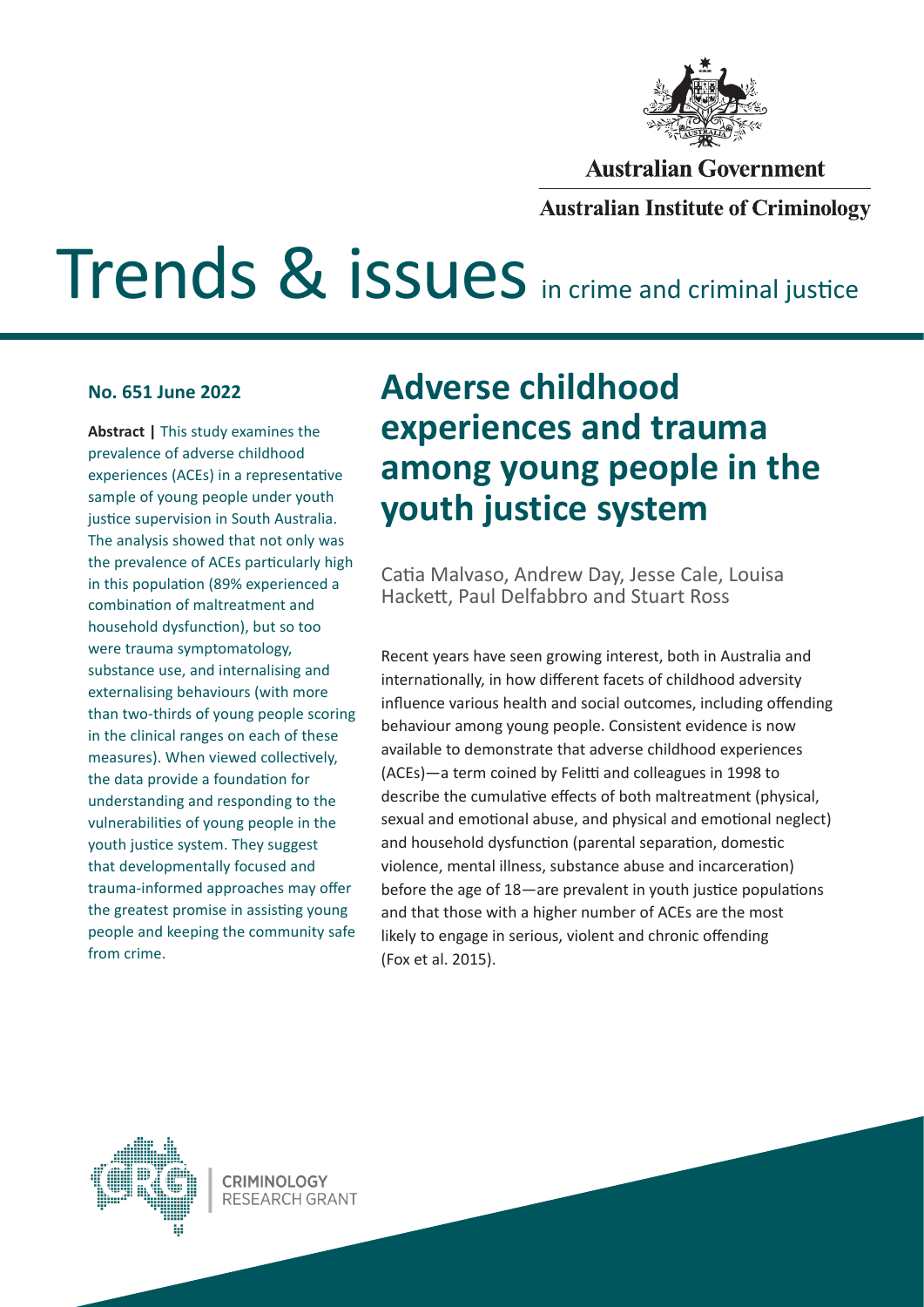From a policy perspective, research in this area has potentially significant implications for service delivery, given that the sequelae of ACEs may be key contributing factors to offending behaviour. Specifically, the critical causal pathway from ACEs to offending is thought to involve the experience (and expression) of trauma symptomatology. However, there is limited empirical evidence to demonstrate causal associations between ACEs, trauma and offending. In fact, a recent systematic review by Malvaso et al. (2021) concluded that, although up to 90 percent of justice-involved young people will report exposure to traumatic events, the pooled mean score across 40 studies that specifically assessed post-traumatic stress disorder (PTSD) shows that, on average, these young people will fall short of the diagnostic cut-off for mild PTSD. It is apparent that not every young person who experiences adversity will be 'traumatised' and that not all of those who experience trauma symptomatology will go on to offend.

In practice, this suggests that many young people who have experienced significant adversity will not be eligible for mental health services. From a youth justice system perspective then, a key question is how responses to young people's needs should be informed by an understanding of the developmental impact and complex emotional, behavioural and neurobiological consequences of cumulative traumatic experiences. Further work is needed to determine the extent to which ACEs should be considered a 'red flag' indicator that leads to more comprehensive assessment and where universal and selective intervention programs are most appropriate. Given recent discussions about how ACEs can be misused in screening (Anda, Porter & Brown 2020), disease prediction and clinical decision-making (Baldwin et al. 2021), more work is needed to establish how ACE assessment tools can best be used. Rather than seek to support efforts to better predict offending behaviour (ie risk assessment; see Koh et al. 2021), the initial goal should be to gain deeper insight into whether ACEs, along with other clinically important information (ie trauma symptoms and potentially related needs), can assist youth justice services to match intervention efforts with the needs of young people in their care.

Relatively few Australian studies have examined the ways in which ACEs and offending behaviour may be associated, with much of the existing evidence derived from research conducted in North America. Accordingly, there is a need to conduct local research given the different histories, practices and policies of both child protection and youth justice systems. For example, it has been suggested that South Australia has a longer tradition of diversion than many other jurisdictions (King, Delfabbro & Day 2013). There is a need to consider the specific intergenerational impacts of adversity and trauma among Aboriginal and Torres Strait Islander young people (respectfully referred to as Aboriginal hereafter, as the present study is specific to South Australia, acknowledging the diversity that this term encompasses), who continue to be disproportionately represented across the justice system (Commission for Children and Young People 2021). It is also important to understand whether patterns of trauma symptomatology and related needs are different for young men and young women, as this will have implications for the development of appropriate intervention services and policies. It is commonly reported, for example, that women are more likely to develop internalising disorders (eg depression) in response to trauma, whereas men are more likely to develop externalising disorders (eg substance use; Chong et al. 2020).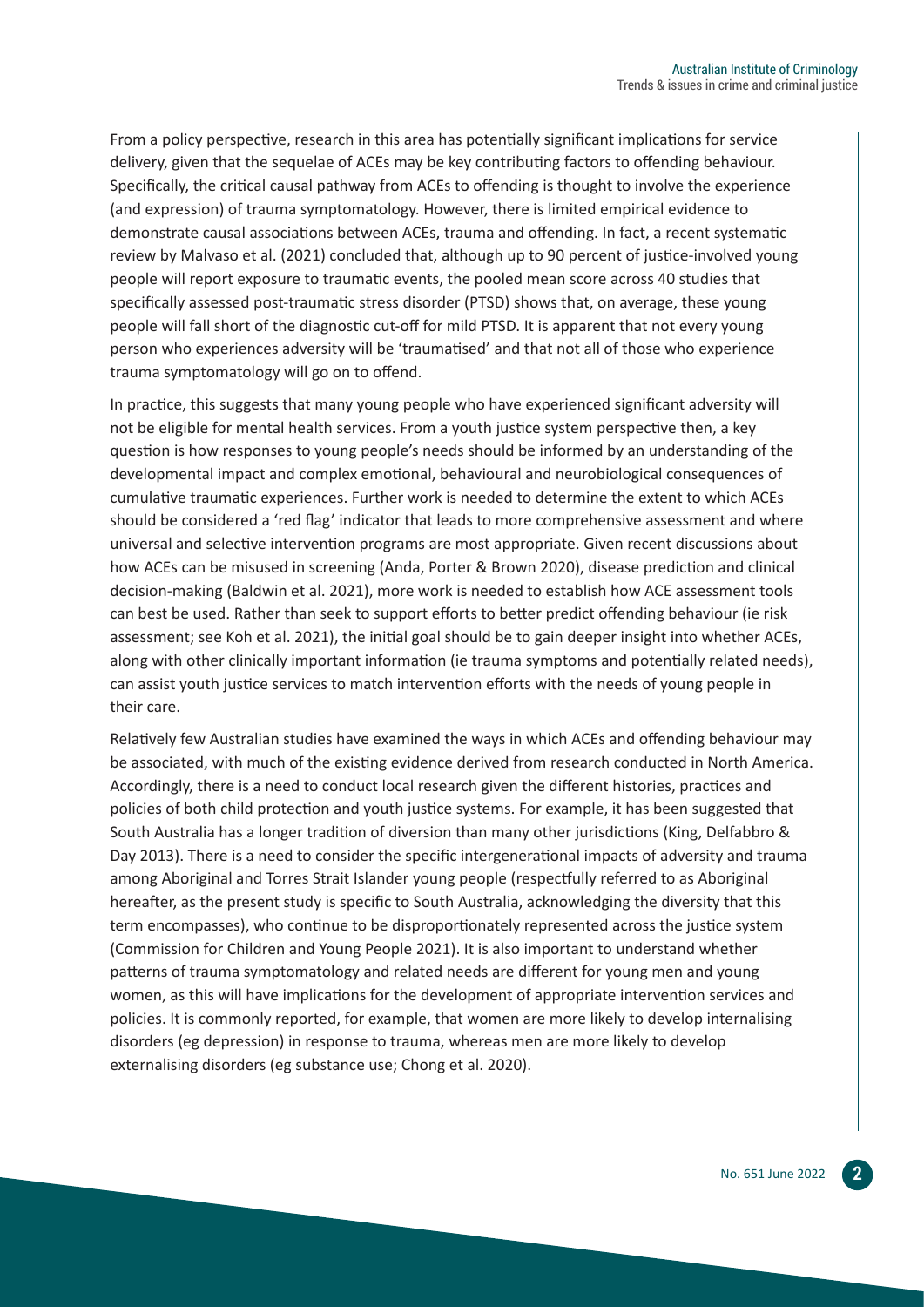The aim of this study was to collect and report data on the prevalence of ACEs in a sample of young people under youth justice supervision (both in detention and in the community) in South Australia. Specifically, this study sought to: (1) profile the background characteristics of young people under youth justice supervision and their experience of ACEs; (2) measure the needs of the population in terms of trauma, substance use, and social and emotional behaviour; and (3) establish whether different groups of young people can be identified based on their experiences of ACEs and, if so, how these groups differ according to levels of trauma, substance use, social and emotional problems, and offending.

# **Methods**

Data were collected through a set of self-report assessments administered to young people under youth justice supervision, which were subsequently linked with administrative child protection and youth justice records.

Young people provided consent to participate in the study and to the research team accessing their administrative records. The study received approval from a university ethics committee (H-2018-232) and was overseen by an advisory group that included Youth Justice executives and senior Aboriginal youth justice advisers. Although this study was not designed to specifically focus on Aboriginal young people, the importance of understanding culturally specific developmental offending pathways was identified. Personal, familial and cultural experiences of adversity and trauma are identified as critical drivers of over-representation linked to the enduring impacts of colonisation, transgenerational grief and loss, racism, discrimination and structural inequality. The decision to present data comparing Aboriginal and non-Aboriginal young people was made by the advisory group, with the caveat that any interpretation of these differences is inevitably influenced by the impacts of colonisation and the absence of culturally validated measures used. (See Day & Malvaso 2021 for a discussion of the design and the methodological and reporting choices made in this research project.)

#### **Participants**

All young people under youth justice supervision in the community and in custody in South Australia aged 14 and over were eligible to participate in this study. A total of 211 young people were approached, of whom most (*n*=184, 87%) consented to participate. Only four young people did not consent to having their administrative records linked. Participation was completely voluntary and no incentives to take part were offered. Most participants were young men (*n=*155, 84%) and 29 were young women. Over one-third (*n*=69, 38%) identified as Aboriginal. Participants ranged in age from 14 to 21, with a median age of 16 years. The study sample is broadly representative of the South Australian youth justice population (Australian Institute of Health and Welfare 2020).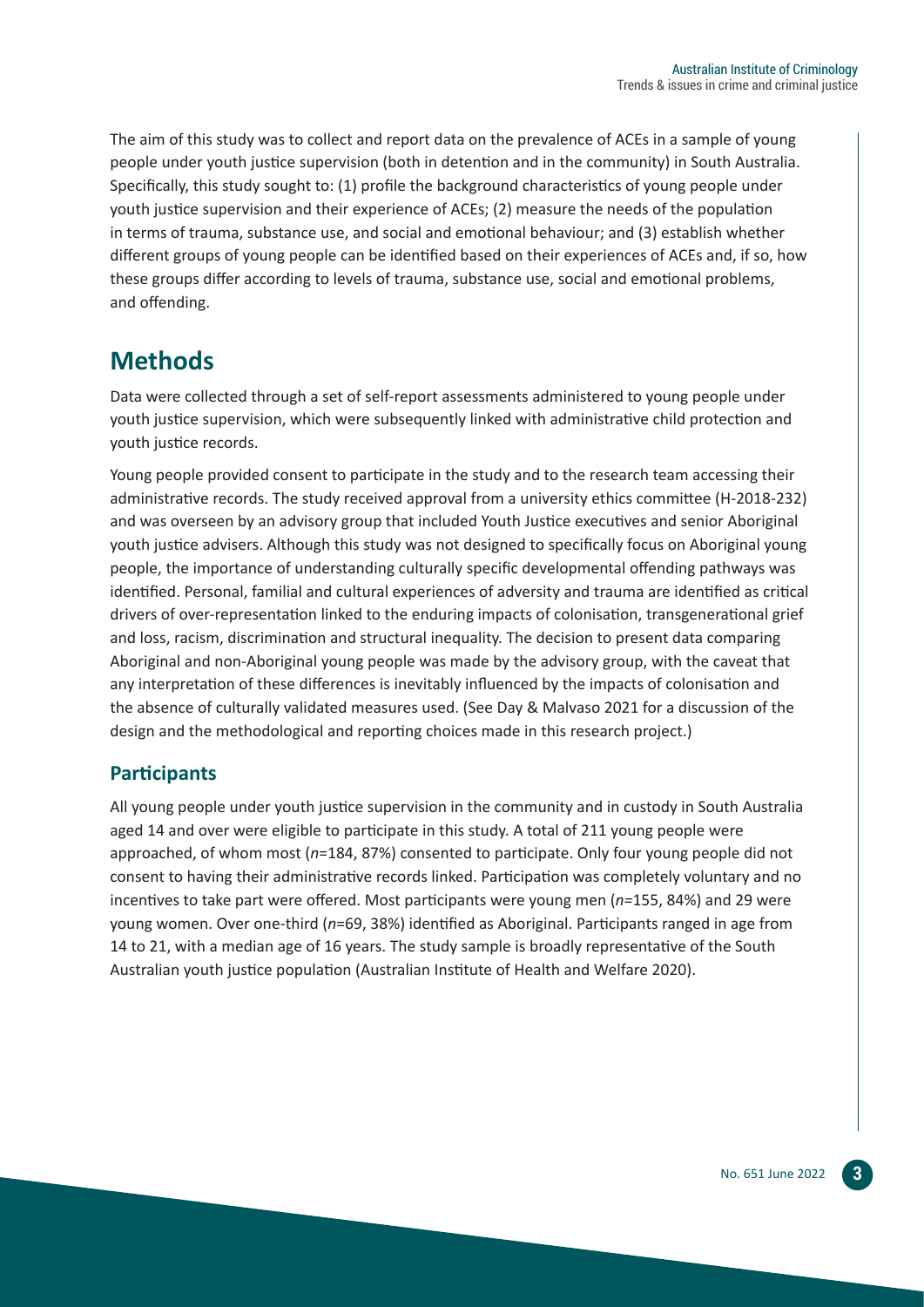#### **Measures and materials**

All participants attended an interview with the lead author and were invited to complete self-report assessments, comprising: an adapted version of the Adverse Childhood Experiences Questionnaire (Felitti et al. 1998); Trauma Symptom Checklist for Children (Briere 1996); Adolescent Alcohol and Drug Involvement Scale (Moberg 2005); and the Child Behaviour Checklist-R Youth Self-Report (Achenbach 2001). Further details about these measures and how they are scored can be found in the full report (Malvaso et al. 2021).

Details of all supervision orders were extracted from Youth Justice databases. Details of all offences agreed to, proven and/or convicted—were extracted and offence types classified according to the third edition of the Australian and New Zealand Standard Offence Classification. A second record extraction was used to measure new offences in the 12 months after participants were interviewed. Details of all notifications, investigations and substantiations of maltreatment, guardianship orders, and placements in out-of-home care (OOHC) were extracted from Department for Child Protection databases and used to supplement self-reported maltreatment.

#### **Procedure**

Data collection took place over a 12-month period (March 2019 to February 2020), with the lead author liaising with community Youth Justice case managers and Kurlana Tapa Youth Training Centre staff to identify young people who might be willing to participate. Over half of the young people were interviewed in the community (*n*=104, 57%) and the others participated while they were in custody (*n*=80, 43%). Participants were given the option to complete the assessment themselves or have the researcher read out the questions and fill in the responses. If the young person chose to complete the assessment themselves, the researcher first assessed potential literacy issues by asking the young person to read the first set of instructions out loud. If any literacy issues were identified, the researcher then assisted the young person to read the questions and explained their meaning. Most young people (>85%) asked the researcher to verbally administer the assessment but provided verbal responses. Interviews varied in duration from approximately 40 to 60 minutes.

#### **Analysis plan**

The analysis proceeded in three stages: (1) descriptive statistics were used to characterise young people under supervision according to their youth justice and child protection histories, ACEs, trauma symptoms, substance use, and social and emotional behaviour; (2) latent class analysis was used to examine whether different groups, based on patterns of ACEs, could be identified; and (3) groups identified through stage 2 were then compared according to the prevalence of trauma symptoms, substance use, emotional and behavioural problems, and offence characteristics.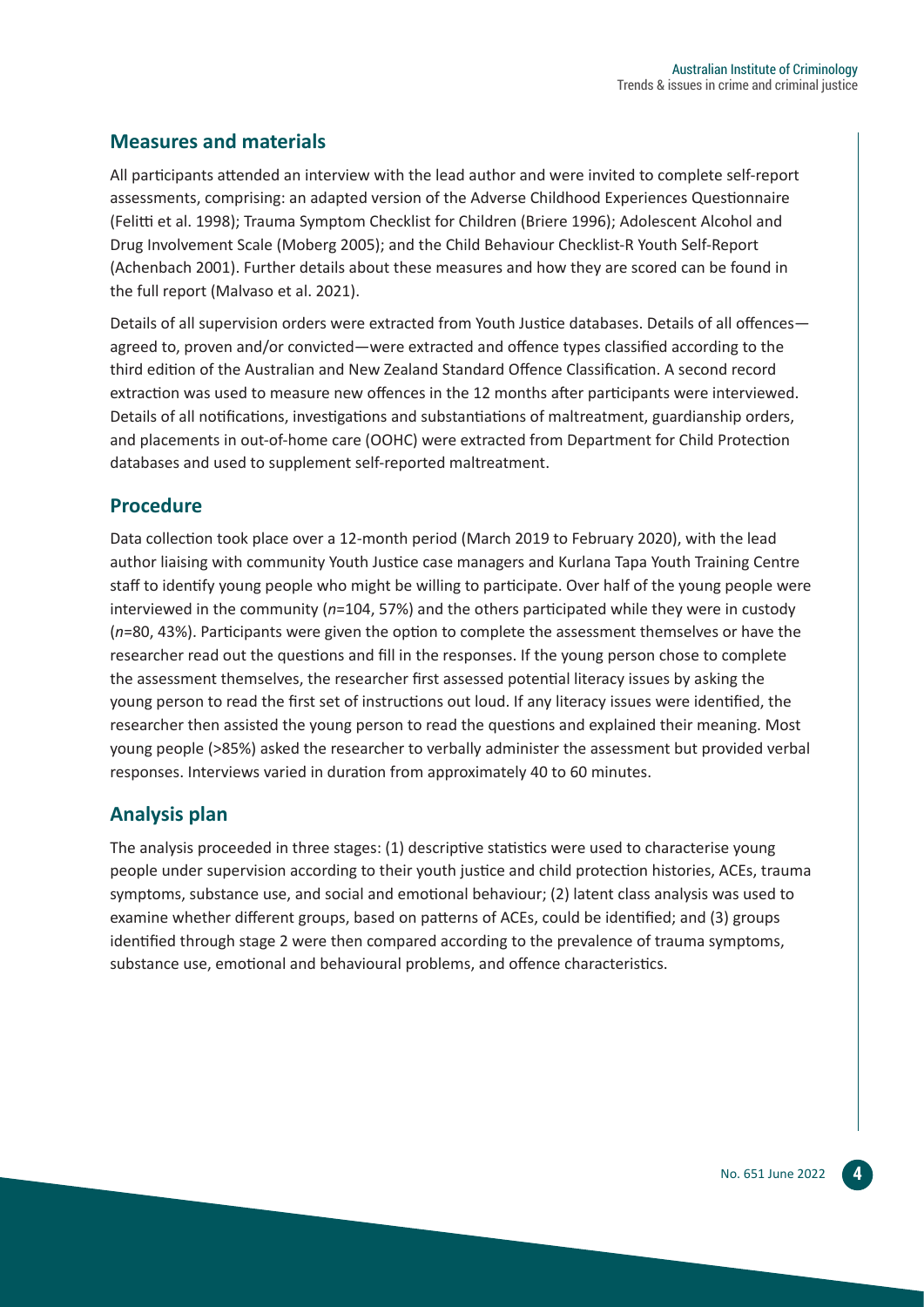# **Results**

#### **Describing the population of young people under youth justice supervision**

#### *Background characteristics*

Of the 180 young people who consented to have their administrative data accessed for the purposes of this study, more than three-quarters (83%) identified as having experienced custodial supervision at least once before. The median number of youth justice orders per young person, after accounting for age, was 1.3. For those who had had their first offence proven or agreed to, or who had been convicted, the largest proportion of first offences were theft (26%), followed by property crime (14%) and assault (13%). Overall, more than half (57%) had committed at least one violent offence by the time of the interview.

A total of 170 (94%) young people under youth justice supervision were known to child protection. Over three-quarters (83%) had at least one notification for alleged maltreatment, with 57 percent the subject of at least one investigation and 46 percent of at least one substantiation. Almost one-third had ever been in care, and 14 percent were in care on long-term orders until age 18. Almost a quarter had experienced at least one placement in residential care (21%). The median age at first notification was three (range: 0 to 17) and the median age at first OOHC placement was eight (range: 0 to 16). The vast majority of those with child protection contact experienced their first notification (97%) and their first OOHC placement (84%) prior to their first youth justice supervision order.

#### *Prevalence of adverse childhood experiences*

Fewer than five young people reported zero ACEs, and 162 (88%) reported four or more. Over three-quarters (89%) experienced a combination of maltreatment and household dysfunction. The prevalence of each ACE according to sex and cultural background is shown in Figures 1 and 2. Prevalence rates ranged from 13 percent for sexual abuse among young men to 90 percent for emotional abuse among young women. Young women had a higher prevalence of each ACE, with the exceptions of physical neglect and neighbourhood violence.

ACEs experienced frequently ('often' or 'very often') included: emotional abuse (64% of young people), neglect (62%), family violence (46%), physical abuse (45%), bullying (44%), neighbourhood violence (39%), and sexual abuse (7%). Overall, 170 participants (92%) were recorded as having experienced at least one of these ACEs frequently.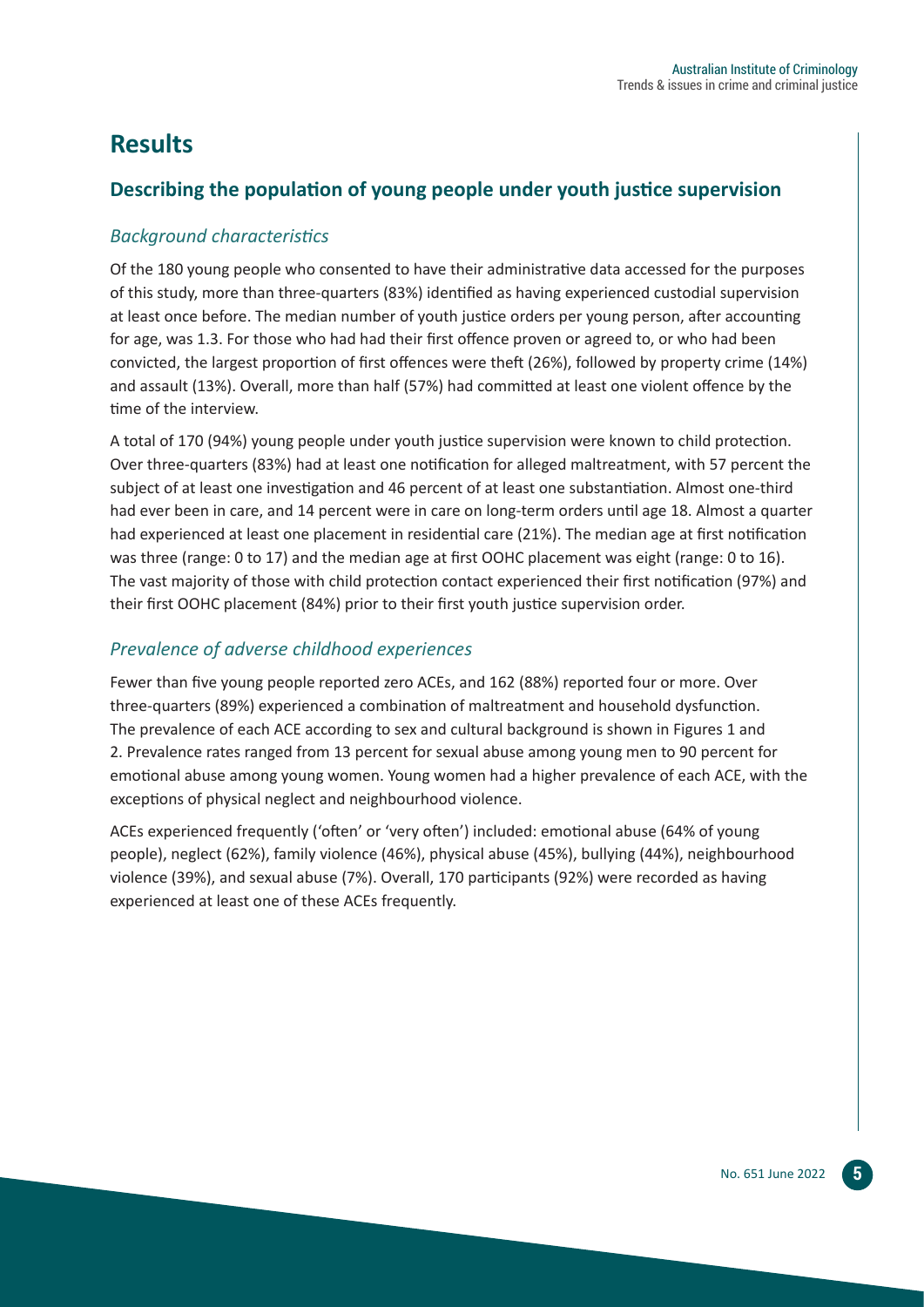#### Trends & issues in crime and criminal justice Australian Institute of Criminology



#### **Figure 2: Prevalence of adverse childhood experiences, by cultural background (%)**

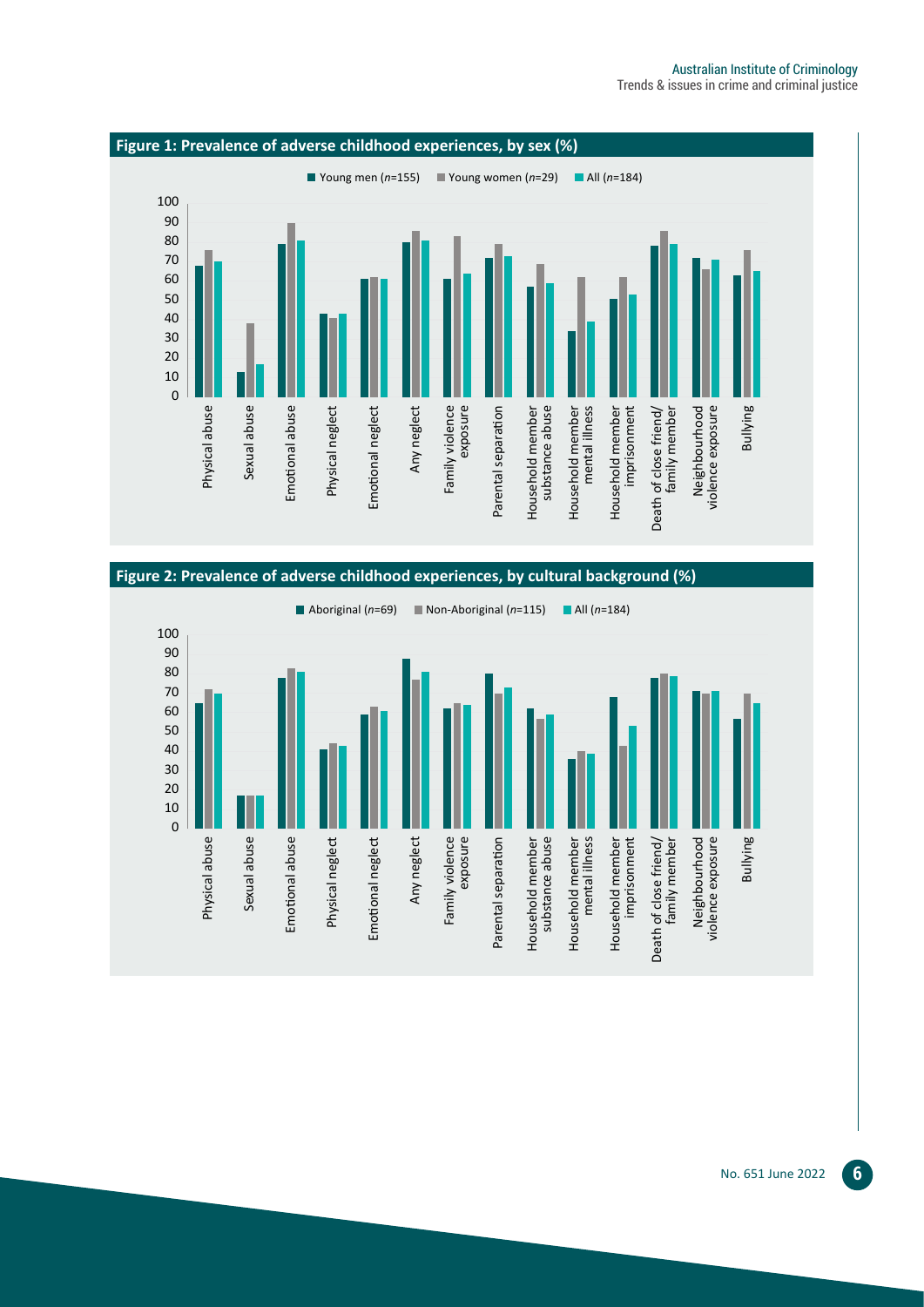#### *Trauma symptoms*

A total of 146 (88%) young people with valid Trauma Symptom Checklist for Children assessments scored in the symptomatic range for at least one of the scales. Their responses were indicative of clinically significant problems across a broad range of trauma symptom domains, as shown in Figures 3 and 4.





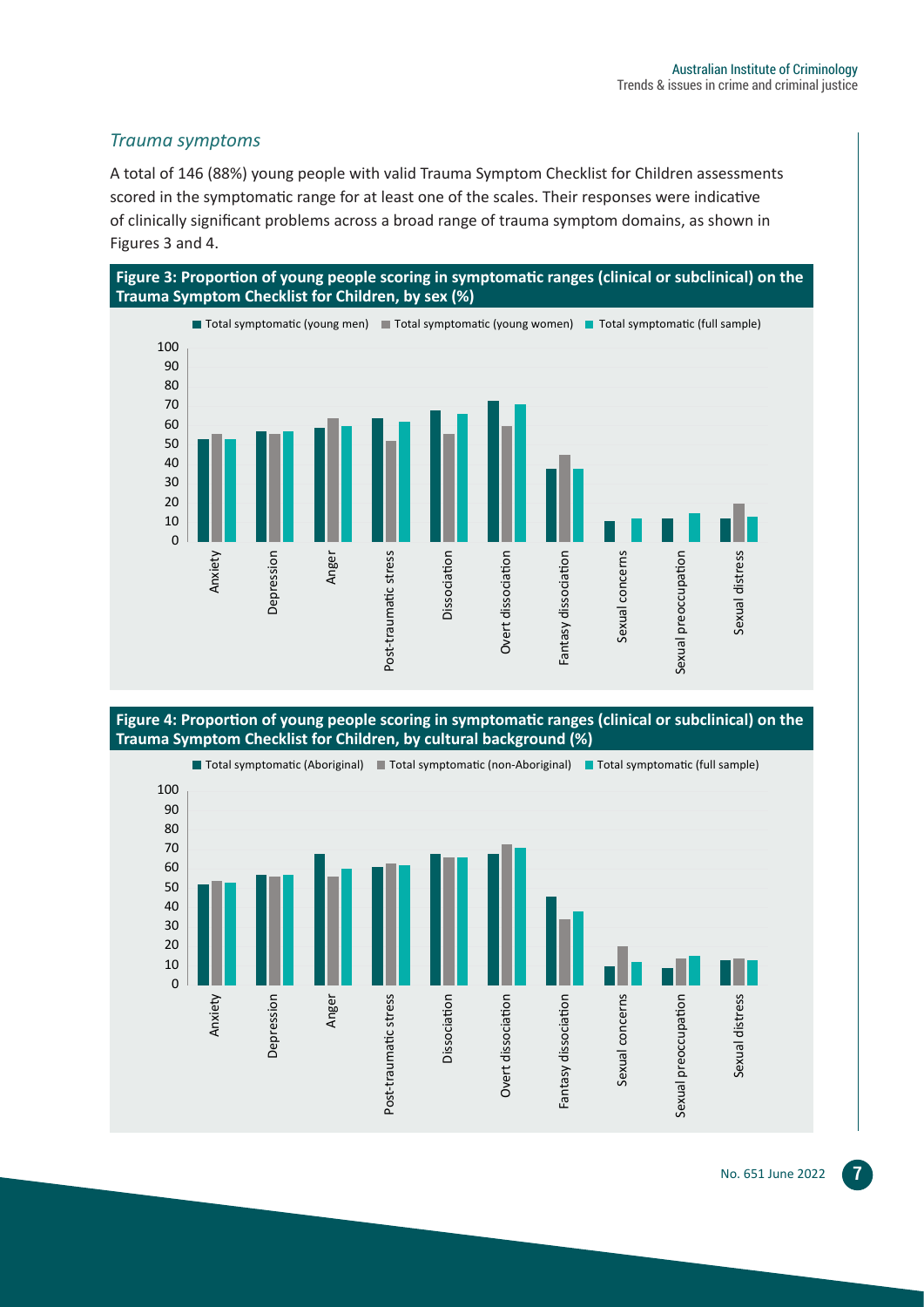#### *Drug and alcohol use*

Most young people (86%) scored in the problematic ranges for alcohol and/or other drug use, including 90 percent of young women and 86 percent of young men, and 90 percent of Aboriginal and 84 percent of non-Aboriginal young people. Marijuana use was common among two-thirds of the sample, and over half reported smoking marijuana daily. Almost half of young people had ever used hallucinogens, approximately one-third had used inhalants, and almost one-quarter had used amphetamines. Almost half (43%) reported drinking or using drugs because they felt 'stressed, tense, or full of worry and problems'.

#### *Emotional and behavioural problems*

Almost two-thirds of the sample provided responses that reflected the presence of internalising behavioural problems, and there was evidence that more than three-quarters experienced externalising behavioural problems. Few noticeable sex differences were found, with 83 percent of both young men and young women scoring in the clinical ranges for total problems.

#### *Reoffending*

Of the 180 young people who consented to having their administrative records accessed, 141 (78%) had at least one new conviction in the 12 months after their study interview. Of those with at least one conviction, the most serious conviction recorded in almost half of the cases was for assault (48%), followed by theft and related offences (16%) and break and enter (13%). At least one breach of a youth justice supervision order was recorded for almost half of the young people (46%).

#### **Identifying groups of young people according to patterns of adverse childhood experiences**

Latent class analysis is a model-based cluster analysis approach that was used to identify underlying groups of young people who share similar characteristics. Two-, three-, four- and five-class latent class analysis models were tested using 12 ACE items, with a four-class model selected based on a combination of face validity checks and fit statistics. This identified four groupings of young people under youth justice supervision according to their patterns of ACEs (Figure 5):

- (1) a **high maltreatment/high household dysfunction** group, which was high on all types of maltreatment (except sexual abuse) and high on measures of household dysfunction (*n*=66, 36%);
- (2) a **high maltreatment/low household dysfunction** group, which was high on all types of maltreatment (except sexual abuse) and low on measures of household dysfunction (*n*=52, 28%);
- (3) a **family/neighbourhood disadvantage** group, which experienced family (ie neglect, separation, death), peer (ie bullying) and neighbourhood disadvantage (ie witnessing neighbourhood violence; *n*=45, 25%); and
- (4) a **high on all adversities** group, which had high probabilities of all ACEs (including sexual abuse; *n*=21, 11%).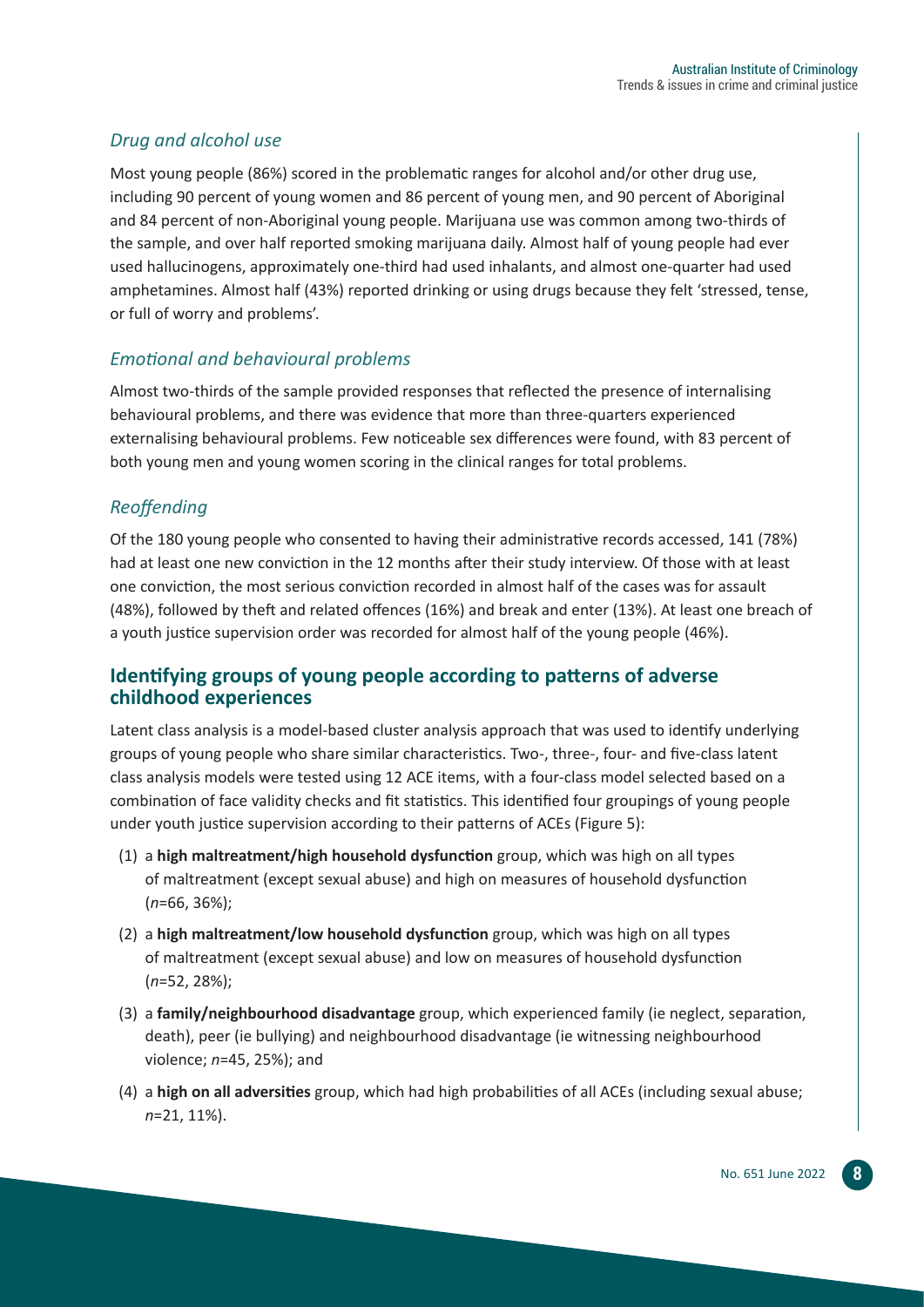

#### *Differences between groups*

Differences between the four groups identified are shown in Table 1. The high on all adversities group had the highest proportion of young women. Aboriginal and non-Aboriginal young people were relatively evenly divided across the four groups. At least half of the young people in each group had committed at least one violent offence, and more than three-quarters had experienced custodial supervision.

The highest proportions of young people who had been on a guardianship order until age 18 and placed into OOHC were in the high on all adversities group and the lowest proportions were in the family and neighbourhood disadvantage group. Between one-quarter and one-third of young people had experienced placement in residential care across all three high maltreatment groups. Although a higher proportion of the high on all adversities group had experienced contact with the child protection system, it appeared that this contact was occurring, on average, at an older age.

The high on all adversities group had the highest proportion (91%) of young people with trauma symptoms across all categories. The two high maltreatment groups had relatively similar proportions of young people with trauma symptoms, which ranged from approximately one-half to two-thirds of young people (excluding the fantasy dissociation subscale and sexual concerns scales). The family/ neighbourhood disadvantage group had the lowest relative proportion of young people with any trauma symptoms (64%), but almost two-thirds of young people in this group also scored in the symptomatic ranges for overt dissociation.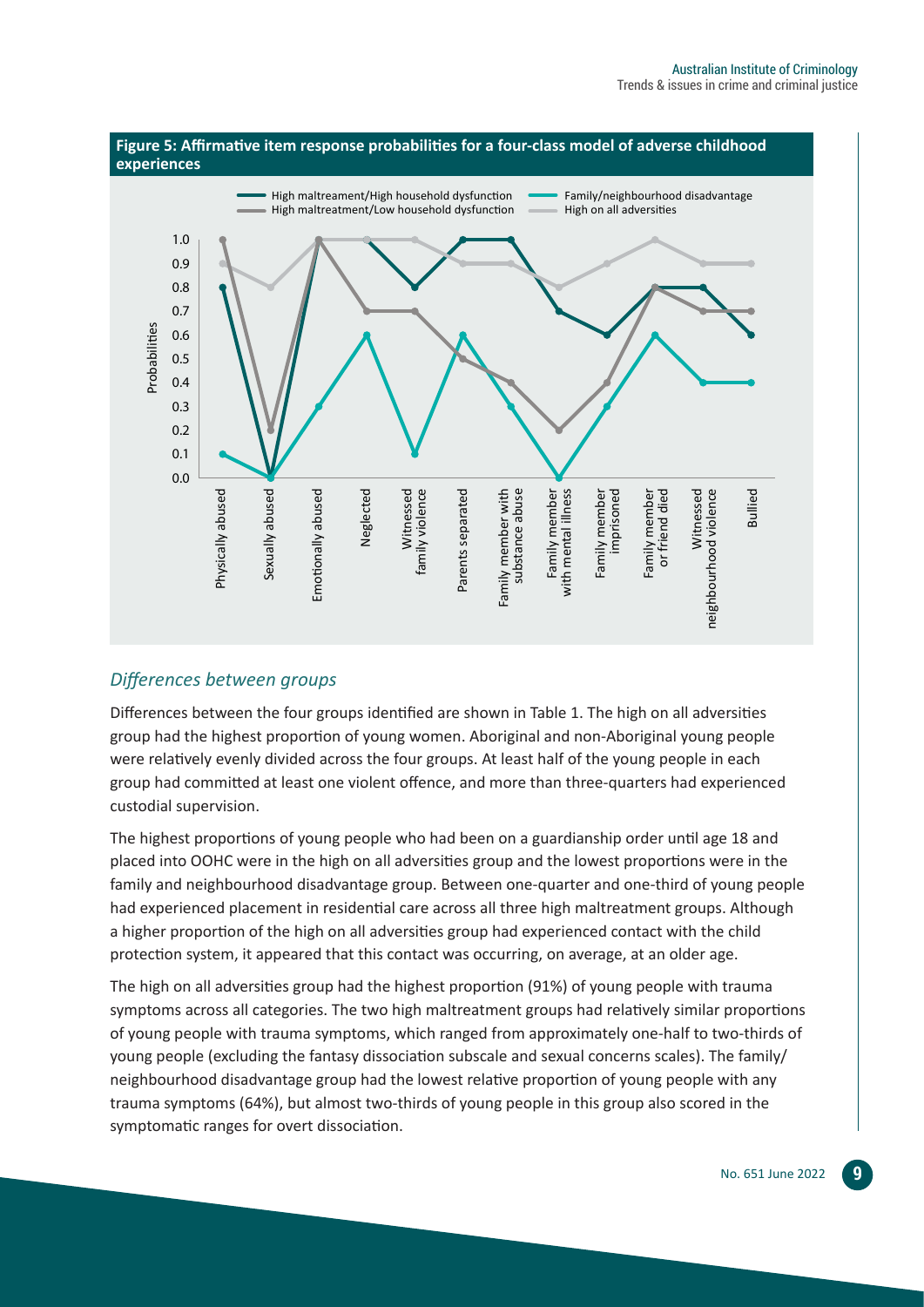The proportion of young people who had scores indicating problematic substance use was high across all groups (>71%). Nearly all young people in the high maltreatment/high household dysfunction and high on all adversities groups reported problems in this area.

Externalising emotional or behavioural problems were common across all three maltreatment groups (>92%), with over two-thirds of those in the family/neighbourhood disadvantage group also scoring in the symptomatic range for this problem. The high on all adversities group also had the highest proportion (91%) of young people with internalising problems.

Almost three-quarters of young people across all four groups had a new conviction in the 12 months post interview. The highest proportion of young people who reoffended was in the family/ neighbourhood disadvantage group (86%).

| Table 1: Proportion of children with types of ACEs, by demographic characteristics, trauma<br>symptoms, substance use, and behavioural problems $(\%)$ ( $n=184$ ) |                                                               |                                                              |                                          |                                          |  |  |
|--------------------------------------------------------------------------------------------------------------------------------------------------------------------|---------------------------------------------------------------|--------------------------------------------------------------|------------------------------------------|------------------------------------------|--|--|
|                                                                                                                                                                    | <b>High</b><br>maltreatment/<br>high household<br>dysfunction | <b>High</b><br>maltreatment/<br>low household<br>dysfunction | Family/<br>neighbourhood<br>disadvantage | <b>High on all</b><br><b>adversities</b> |  |  |
|                                                                                                                                                                    | $(n=66, 35.6%)$                                               | $(n=52, 28.3%)$                                              | $(n=45, 24.5%)$                          | $(n=21, 11.4\%)$                         |  |  |
| <b>Sex</b>                                                                                                                                                         |                                                               |                                                              |                                          |                                          |  |  |
| Male                                                                                                                                                               | 83.3                                                          | 82.7                                                         | 95.6                                     | 66.7                                     |  |  |
| Female                                                                                                                                                             | 16.7                                                          | 17.3                                                         | 4.4                                      | 33.3                                     |  |  |
| <b>Background</b>                                                                                                                                                  |                                                               |                                                              |                                          |                                          |  |  |
| Aboriginal                                                                                                                                                         | 39.4                                                          | 34.6                                                         | 37.8                                     | 38.1                                     |  |  |
| Non-Aboriginal                                                                                                                                                     | 60.6                                                          | 65.4                                                         | 62.2                                     | 61.9                                     |  |  |
| Age                                                                                                                                                                |                                                               |                                                              |                                          |                                          |  |  |
| $14-15$ years                                                                                                                                                      | 30.3                                                          | 32.7                                                         | 33.3                                     | 23.8                                     |  |  |
| $16+$ years                                                                                                                                                        | 69.7                                                          | 67.3                                                         | 66.7                                     | 76.2                                     |  |  |
| Offending history prior to interview                                                                                                                               |                                                               |                                                              |                                          |                                          |  |  |
| Ever violent offending                                                                                                                                             | 59.1                                                          | 51.9                                                         | 53.3                                     | 66.7                                     |  |  |
| Ever custody                                                                                                                                                       | 84.6                                                          | 75.0                                                         | 80.0                                     | 90.5                                     |  |  |
| <b>Child protection history</b>                                                                                                                                    |                                                               |                                                              |                                          |                                          |  |  |
| Ever on long-term guardianship<br>order                                                                                                                            | 13.6                                                          | 14.3                                                         | 11.4                                     | 23.8                                     |  |  |
| Ever in OOHC                                                                                                                                                       | 31.8                                                          | 34.7                                                         | 20.5                                     | 42.9                                     |  |  |
| Ever in foster care                                                                                                                                                | 10.6                                                          | 10.2                                                         | 9.1                                      | 14.3                                     |  |  |
| Ever in residential care                                                                                                                                           | 21.2                                                          | 22.4                                                         | 15.9                                     | 33.3                                     |  |  |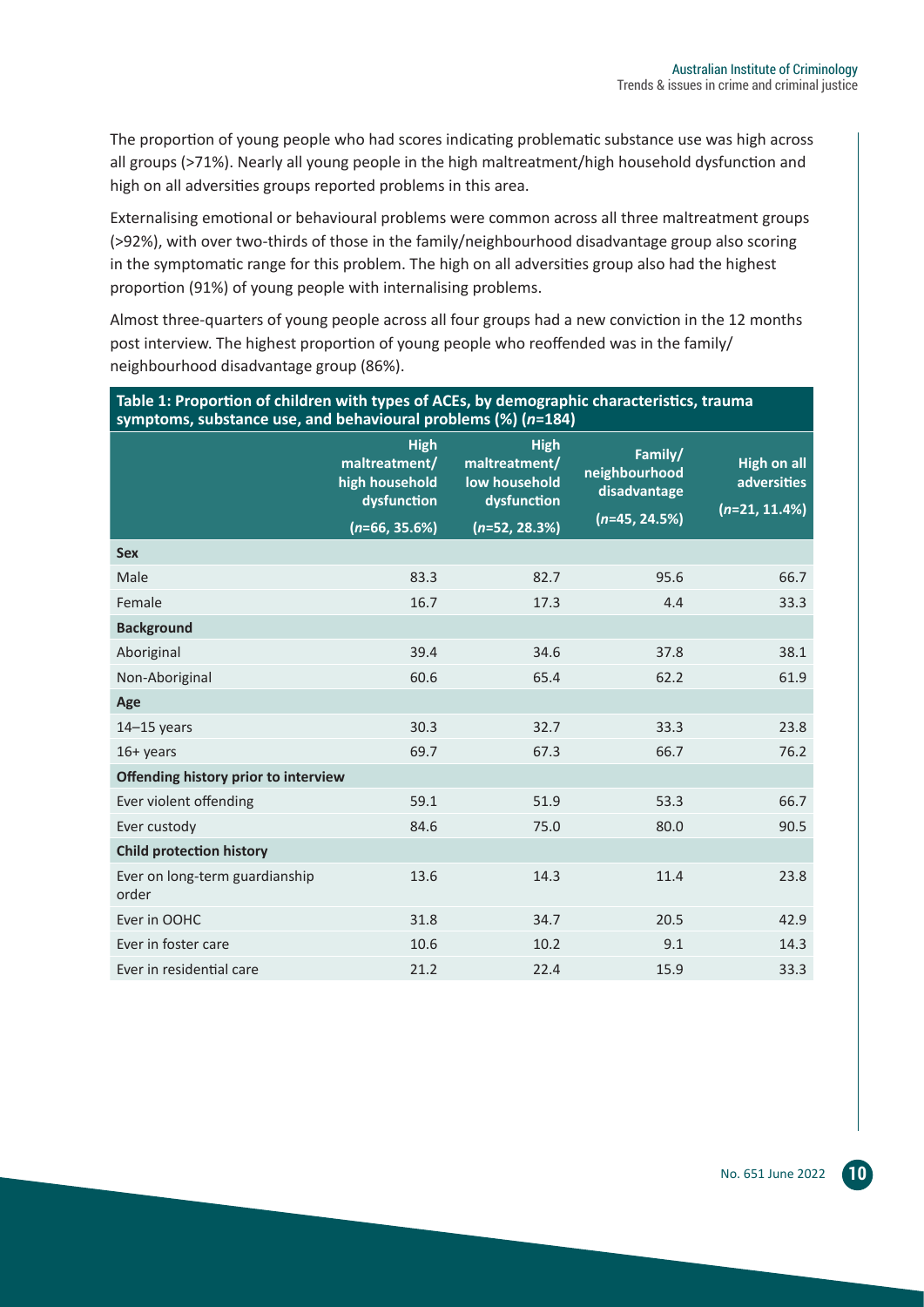| Table 1: Proportion of children with types of ACEs, by demographic characteristics, trauma |
|--------------------------------------------------------------------------------------------|
| symptoms, substance use, and behavioural problems $\frac{m}{2}$ (n=184) (cont.)            |

|                                                                | <b>High</b><br>maltreatment/<br>high household<br>dysfunction | <b>High</b><br>maltreatment/<br>low household<br>dysfunction | Family/<br>neighbourhood<br>disadvantage | <b>High on all</b><br><b>adversities</b><br>$(n=21, 11.4\%)$ |
|----------------------------------------------------------------|---------------------------------------------------------------|--------------------------------------------------------------|------------------------------------------|--------------------------------------------------------------|
|                                                                | $(n=66, 35.6%)$                                               | $(n=52, 28.3%)$                                              | $(n=45, 24.5%)$                          |                                                              |
| <b>Trauma symptoms</b>                                         |                                                               |                                                              |                                          |                                                              |
| Any                                                            | 89.4                                                          | 75.0                                                         | 64.4                                     | 90.5                                                         |
| Anxiety                                                        | 53.9                                                          | 50.0                                                         | 38.9                                     | 84.2                                                         |
| Depression                                                     | 58.5                                                          | 56.5                                                         | 36.1                                     | 89.5                                                         |
| Anger                                                          | 66.2                                                          | 60.9                                                         | 38.9                                     | 73.7                                                         |
| Post-traumatic stress                                          | 60.0                                                          | 63.0                                                         | 52.8                                     | 84.2                                                         |
| Any dissociation                                               | 69.2                                                          | 60.9                                                         | 55.6                                     | 89.5                                                         |
| Overt dissociation                                             | 70.8                                                          | 67.4                                                         | 63.9                                     | 94.7                                                         |
| Fantasy dissociation                                           | 35.4                                                          | 37.0                                                         | 30.6                                     | 63.2                                                         |
| Sexual concerns                                                | 10.8                                                          | 13.0                                                         | 5.6                                      | 21.1                                                         |
| Sexual preoccupation                                           | 12.3                                                          | 15.2                                                         | 5.6                                      | 15.8                                                         |
| Sexual distress                                                | 6.2                                                           | 19.6                                                         | 11.1                                     | 26.3                                                         |
| Substance use                                                  |                                                               |                                                              |                                          |                                                              |
| Problematic use                                                | 95.5                                                          | 86.5                                                         | 71.1                                     | 90.5                                                         |
| Substance use linked to stress                                 | 51.5                                                          | 47.1                                                         | 20.0                                     | 52.4                                                         |
| Substance use as escape for<br>problems                        | 26.6                                                          | 21.7                                                         | 25.0                                     | 45.0                                                         |
| Using substances alone                                         | 43.1                                                          | 54.9                                                         | 20.0                                     | 52.6                                                         |
| Substance use linked to<br>fighting or aggressive<br>behaviour | 53.0                                                          | 43.1                                                         | 42.9                                     | 52.3                                                         |
| <b>Behaviour problems</b>                                      |                                                               |                                                              |                                          |                                                              |
| Internalising                                                  | 69.7                                                          | 63.5                                                         | 44.4                                     | 90.5                                                         |
| Externalising                                                  | 97.0                                                          | 92.3                                                         | 66.7                                     | 95.2                                                         |
| Total                                                          | 90.9                                                          | 82.7                                                         | 62.2                                     | 100.0                                                        |
| Recidivism                                                     |                                                               |                                                              |                                          |                                                              |
| Any new conviction post 12<br>months                           | 77.2                                                          | 73.5                                                         | 86.4                                     | 76.2                                                         |
| Any new violent conviction<br>post 12 months                   | 56.9                                                          | $50.0$                                                       | 47.4                                     | 50.0                                                         |

Note: ACEs=adverse childhood experiences; OOHC=out-of-home care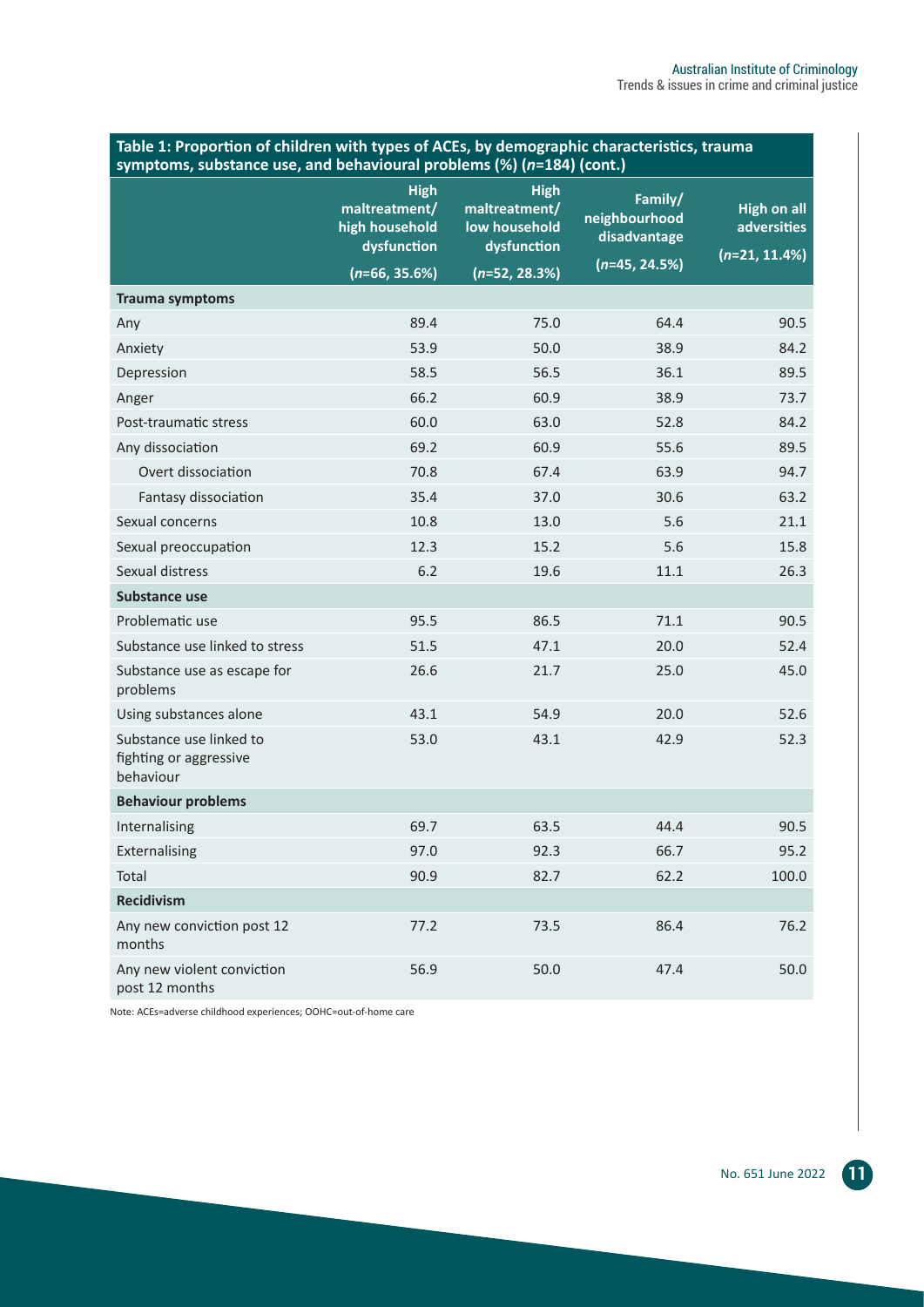# **Discussion**

This study provides further evidence that exposure to multiple forms of ACEs is common among young people supervised by the youth justice system. Not only is the prevalence of ACEs particularly high in this population, but so too are levels of trauma symptomatology, substance use, and internalising and externalising behaviour. The prevalence of individual ACEs in this study, though similar to that reported in a recent case file review of Victorian Children's Court files by Baidawi and Sheehan (2019), is up to four times higher than that reported in the international literature (see Malvaso et al. 2021). These differences may reflect the fact that youth justice supervision in South Australia is typically reserved for those who have committed the most serious and repeat offences. Such differences highlight the importance of collecting local data about ACEs rather than relying on knowledge collected in other countries. This provides further impetus to better understand the impact of life events on child and adolescent development and justice system involvement in Australian young people.

Our analyses demonstrate that exposure to ACEs is not uniform across the youth justice population: four distinct groupings were identified based on the pattern of ACEs experienced. Each group was characterised by a combination or clustering of multiple types of ACEs. However, a close inspection of differences between the groups revealed more similarities than differences. The majority of young people in each group experienced trauma symptomatology, substance use problems, and externalising behavioural issues. These findings add further strength to arguments to implement more holistic approaches to the assessment and treatment of young people under youth justice supervision. It also points to the importance of early intervention efforts to prevent the accumulation of ACEs. This relates to the second aim of our study, which was to measure the needs of the population that are potentially associated with ACEs, with a focus on trauma symptomatology, substance use, and social and emotional behaviour problems.

The most prevalent trauma symptom in this study was dissociation, and overt dissociation in particular. Dissociation items include derealisation, one's mind going blank, emotional numbing, pretending to be someone or somewhere else, daydreaming, memory problems and avoidance. A series of studies based on custodial populations in the United States have reported correlations between traumatic experiences; dissociation, emotion dysregulation and post-traumatic stress (Modrowski & Kerig 2017); anger and depression (Kerig & Becker 2010); and callous-unemotional traits (Bennett & Kerig 2014; Mozley, Lin & Kerig 2018). Based on these findings, dissociative symptoms can be conceptualised as reactions to traumatic experiences which can be targeted in treatment and are often understood as stemming from histories of maltreatment (Ford et al. 2012). Locating the expression of dissociative and related symptoms in a young person's developmental history, which includes exposure to ACEs, can help to encourage more specialist trauma interventions as part of any risk management strategy in youth justice. Furthermore, given the body of research that shows that substance use and trauma symptoms are highly correlated, interventions that focus on trauma symptoms as a cause or function of substance use may be useful (Levenson & Willis 2018).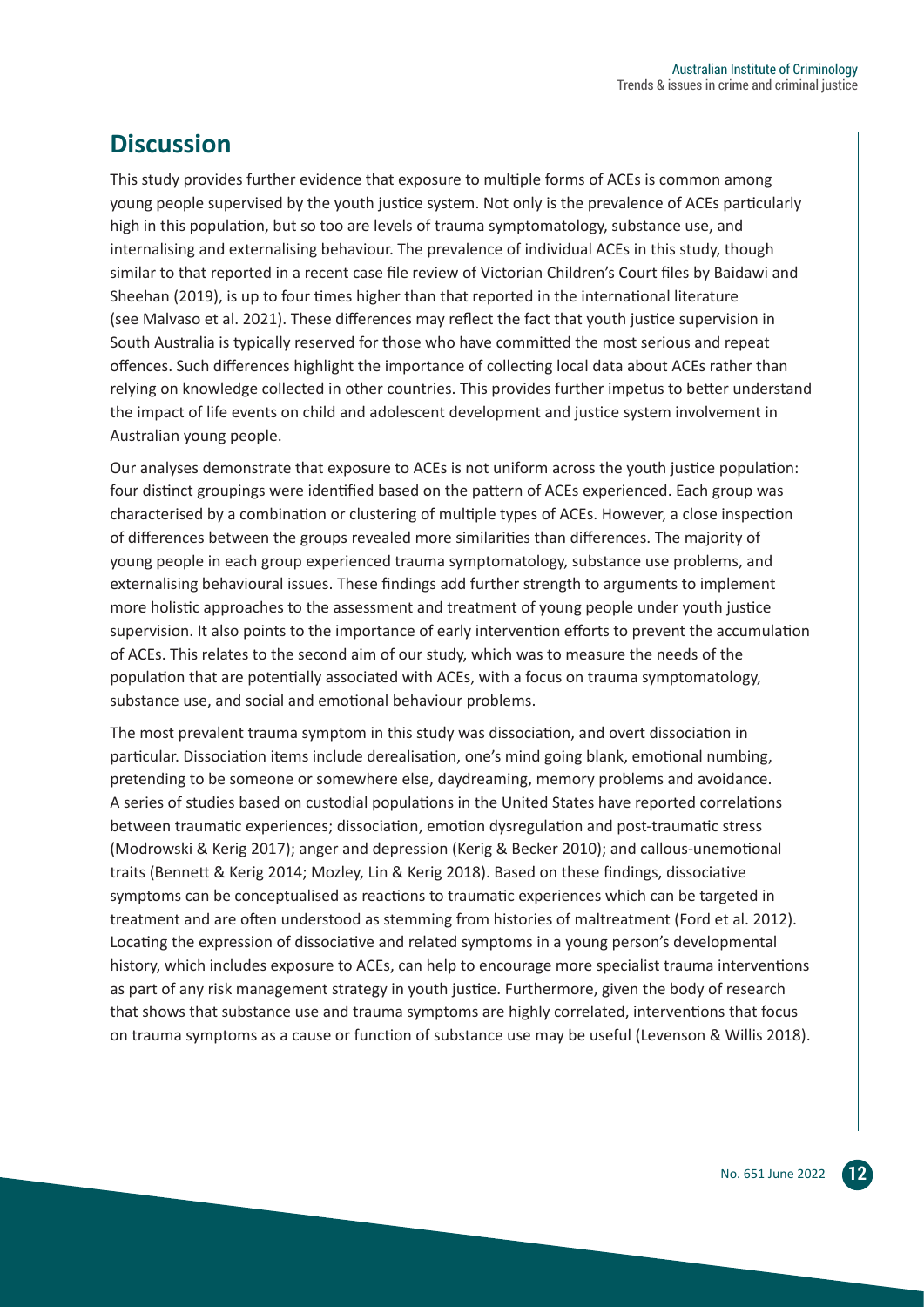Conceptualising anger-related problems according to their association with historical experiences of traumatic events may lead to new insights into treatment effectiveness (Novaco 2013). In this study, post-traumatic anger symptoms were strongly correlated with externalising behavioural problems, which measure conflict with others and aggressive behaviour. Over half of the young people had committed at least one violent offence. A review by Ford et al. (2012) found that interventions targeting emotion regulation have promise in reducing post-traumatic stress among justiceinvolved young people and may be most effective when employed in conjunction with behavioural management approaches targeting anger responses. A further consideration—relevant to Australian youth justice populations—is how anger is experienced by Indigenous populations, especially in relation to intergenerational processes associated with pervasive feelings of helplessness and experiences of loss and discrimination (Day et al. 2008).

Due to the cross-sectional design of this study, it was not possible to elucidate potential causal associations between ACEs and offending behaviour or to establish whether trauma symptoms, substance use, and social and emotional behaviour mediate this association. Longitudinal research is needed to better understand when, how and for whom these experiences lead to an increased risk of offending. Nonetheless, this study has several important implications for policy and practice.

#### **Policy and practice implications**

From a whole-of-system perspective, the findings of this study are relevant to the development of policy and practice in the following areas: prevention and early intervention; screening, assessment and referral; clinical-level intervention; and youth justice milieu characteristics.

#### *Prevention and early intervention*

The challenge for prevention is to identify and target efforts towards high-risk populations to reduce exposure to ACEs, as well as intervening on factors that translate to increased risk of criminal justice system contact among these groups. We have highlighted some of the key factors that may underlie this association, but the complex interplay between risk and protective factors at different time points needs to be better understood to inform a series of preventive interventions along developmental pathways. The work of Ross Homel and colleagues on developmental crime prevention is of particular importance here, as it clearly demonstrates that whole-of-community prevention models—in which a suite of programs are implemented simultaneously across different developmental contexts, such as in families, schools and communities, and which are targeted at key opportunities (eg school transitions)—may be most beneficial (Homel, Freiberg & Branch 2015).

Although a strong diversion system is already in place in South Australia, further alternatives to youth justice supervision that can mitigate the consequences of ACEs should be considered. This may, for example, involve the development of more therapeutic and culturally framed accommodation options for those posing a low risk to the community instead of relying on remand (Commission for Children and Young People 2021). Voluntary therapeutic accommodation placements may have value for young people who do not have access to stable, long-term supported accommodation and whose capacity to engage in therapeutic activities is greatly hindered by a lack of a secure base to reside in.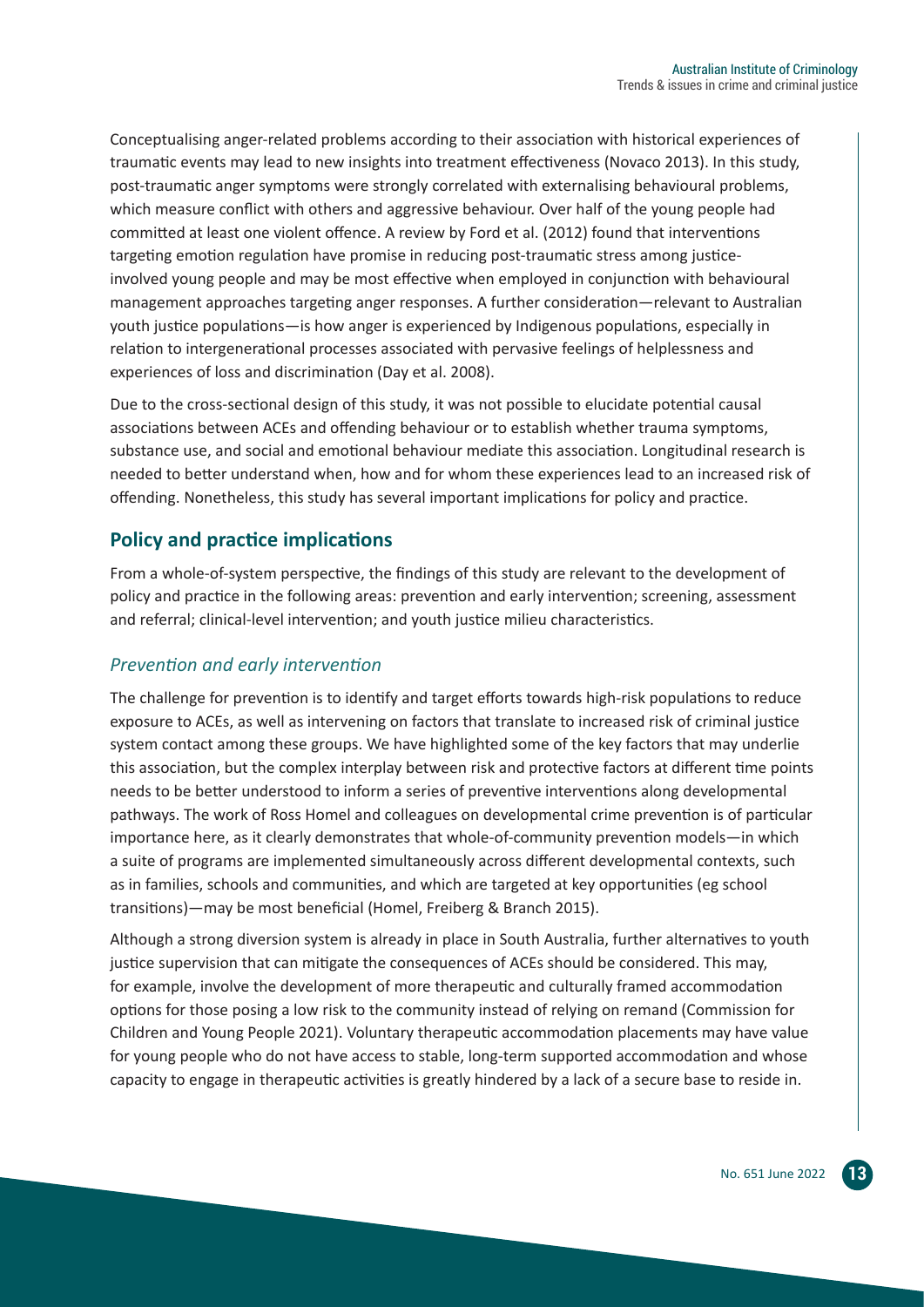#### *Screening, assessment and referral*

Initiatives to prevent reoffending that are related to screening the needs of young people under supervision are required; this is an activity that should then be linked with further assessment and referral to appropriate treatment. The findings of our study suggest that comprehensive screening packages are required that extend beyond a simple checklist of exposure to potentially traumatic events and that include trauma symptomatology, substance use, and social and emotional behaviour measures. Screening, then, needs to be linked with holistic assessments that can inform case planning and referral to appropriate services. This will also tell us more about the number and characteristics of young people who meet formal diagnostic criteria and who are in need of specialist mental health treatment.

#### *Clinical-level intervention*

The need for specialist treatment is highlighted by the co-occurrence of ACEs, trauma symptoms, substance abuse, and social and emotional problems in the majority of young people in this study. Evidence-based therapeutic or educative interventions to assist young people experiencing trauma are rare (Ford et al. 2012), and traditional therapeutic interventions for trauma and other mental health disorders rely heavily on cognitive modalities and may not be sufficiently responsive to the needs of justice-involved young people, especially those with disability-related needs. It is important to note that, because Youth Justice staff assisted the research team to identify young people who would be able and willing to participate in this study, it is possible that young people with severe cognitive impairments were not approached to participate and are thus not represented in our data. Given the prevalence of disability-related needs and language and neuro-developmental disorders among young people in youth justice (Baidawi & Piquero 2021; Youth Justice Assessment and Intervention Services 2020), it is important that researchers, alongside multi-disciplinary experts in these areas, work to identify and respond to these needs.

Logistical challenges are also a concern for youth justice services, such as short orders, insufficient resources, limited time to provide evidence-based treatment, lack of coordination between services, and an inability to engage young people and their families in therapy. This can make it difficult to address complex problems in a timely and meaningful way. Providing the necessary support will thus likely extend beyond the remit of youth justice agencies. Addressing complex needs will inevitably require close coordination and collaboration between Youth Justice and agencies including child protection and mental health. The success of multi-agency responses relies on greater service flexibility (eg not excluding young people based on behavioural issues and contact with the youth justice system) and methods of engagement that are conducive to the needs of 'hard-to-reach' populations (eg assertive outreach). As emphasised by Aalsma and Dir (2021), this is especially critical in the transition period from adolescence to adulthood, when offending, substance use and mental health disorders peak but rates of help seeking, engagement and retention in treatment programs are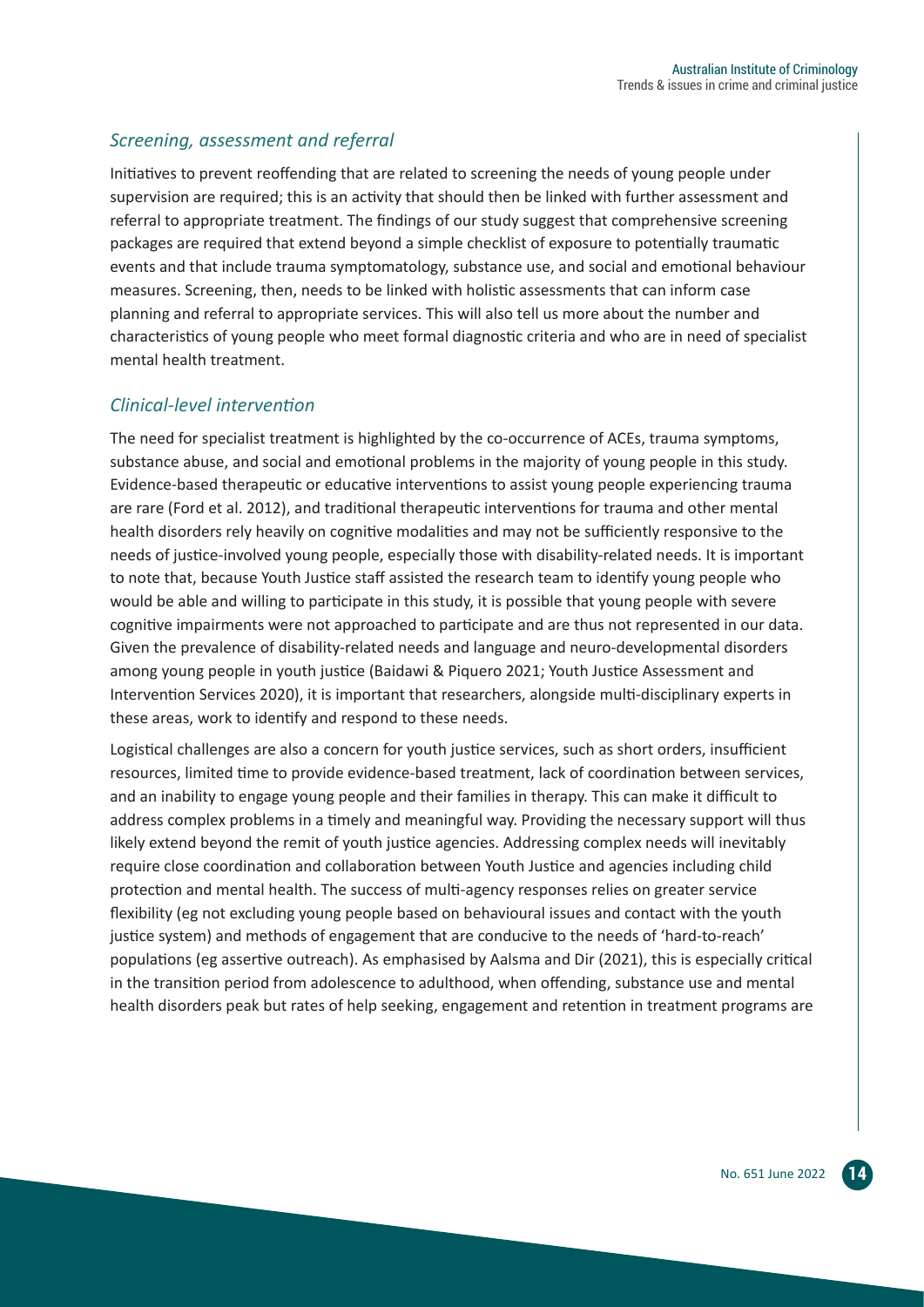#### typically lower.

#### *Milieu characteristics in youth justice settings*

One-size-fits-all approaches to milieu characteristics that lack a trauma-informed overlay, particularly in custodial settings, may not be optimally effective in this population. The ability of many young people to participate successfully in educational, vocational and recreational programs and to respond well to motivational and crisis prevention interventions may be inhibited by their experiences of traumatic events and existing symptoms of complex trauma, including dissociation and unregulated anger responses. Staff in these settings are a key asset and should receive specific support and training in how to interact with young people if they are to serve as role models for self-regulation. For example, Greenwald (2009) has proposed a model of working with young people where staff play a key role in what is termed a 'stabilisation process'. This forms part of a phaseoriented approach where staff help young people identify trauma trigger situations and model responses, which then serve as first steps in preparing for participation in more intensive therapeutic interventions. To the best of our knowledge, this model is yet to be evaluated, but if such approaches can help young people to feel safe and secure in their environment then the benefits are likely to accrue (eg fewer critical incidents and acting-out behaviours and improved emotional functioning).

If youth justice systems are to be responsive to the safety needs of young people in their care and effectively manage perceived threats to personal safety, individually tailored approaches may be needed. Co-design and co-production methods can be used to work alongside young people to gain phenomenological insights into when, where and how each individual will feel most safe or unsafe and which interventions will be most helpful. A next step in this research could be a qualitative study focused on the narratives of young people under supervision. As this was the first study of its kind in South Australia, and because the questions were highly sensitive, we opted for survey methods to gain population insights into these factors but also to reduce the burden on young people who have likely told their story many times to professionals they have worked with over the years. We offered face-to-face feedback to participants after the project was completed. While we do not have ethical approval to share these responses, a number of young people opted to participate in a follow-up interview and were willing to share their views on the findings of the study. We believe that this, along with the high response rate in this study, signifies the willingness of young people to engage with research of this nature and gives us confidence that a qualitative follow-up study would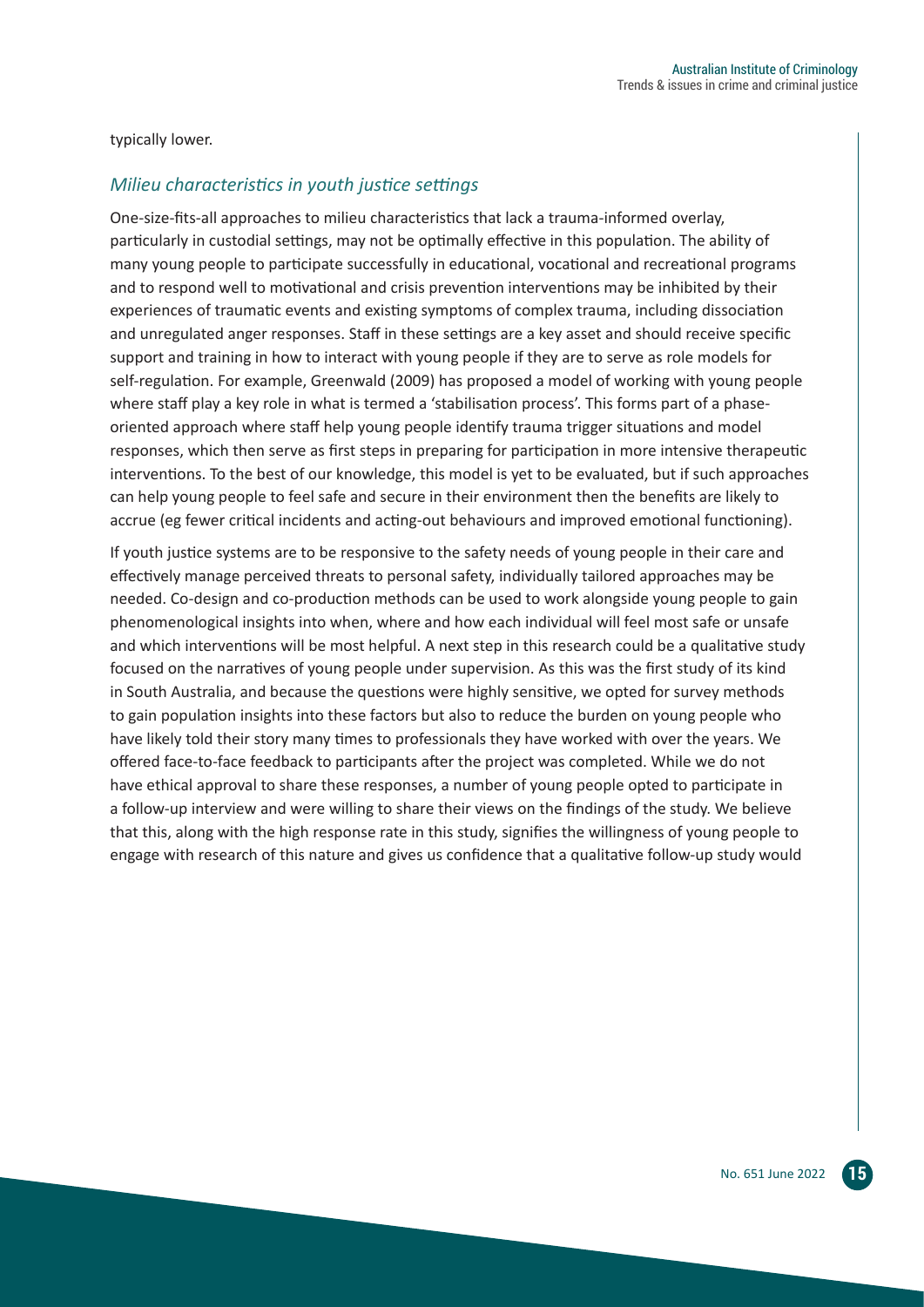be feasible.

# **Conclusion**

This study offers empirical evidence that adversity and trauma characterise the South Australian youth justice population. It provides a rationale for both policymakers and practitioners to investigate new ways to work with justice-involved young people that take account of key developmental experiences of adversity. It also strengthens the justification for ongoing efforts to collect high-quality evidence relating to the effectiveness of interventions informed by these insights. However, until now, there have been few well-designed trials of programs for young people in youth justice and this seriously limits our ability to improve outcomes for children and families who are at risk. Our findings emphasise the need for greater attention to be paid to prevention and early intervention and for greater efforts to reduce exposure to ACEs (through improved family and community supports) and their sequelae. Ultimately, the aim should be to divert young people with these experiences away from the youth justice system and to better respond to young people's needs when they do come under youth justice supervision because of the potential to achieve better outcomes for both young people and the broader community.

# **Acknowledgements**

The research team would like to thank the project advisory group members: Fiona Curnow, Katherine Hawkins, Christopher Campbell, Michelle Hopkins, Melissa Clarke, Shane Tongerie, Samuel Ledger and Steven Mather. We acknowledge that this research was conducted on the ancestral lands of the Kaurna people, and we thank Michelle Hopkins, Melissa Clarke, Shane Tongerie, Joanne O'Connor and Arrin Hazelbane for their ongoing cultural advice, guidance and support throughout the project. A big thank you to all staff from Community Youth Justice and Kurlana Tapa, who helped to facilitate data collection and, in particular, to Sharon Schroeter and Matthew Kroeger for assistance with data extraction. Thank you to members of the BetterStart Research Group: Dr Pedro Santiago for assistance with administrative data cleaning, and Dr Dandara Haag, Dr Catherine Chittleborough and Dr Murthy Mittinty for advice on latent class analysis methods and interpretation. Thank you to the 184 young people who took the time to participate in this study—without your generosity, this research would not have been possible.

## **References**

#### *URLs correct as at March 2022*

Aalsma MC & Dir A 2021. The importance of longitudinal treatment engagement for youths in the juvenile justice system. *JAMA Pediatrics* 175(12). https://doi.org/10.1001/jamapediatrics.2020.5820

Achenbach T 2001. *Child Behavior Checklist Youth Self-Report for Ages 11–18*. Burlington, VT: Research Center for Children, Youth, & Families, University of Vermont

Anda RF, Porter LE & Brown DW 2020. Inside the Adverse Childhood Experience Score: Strengths,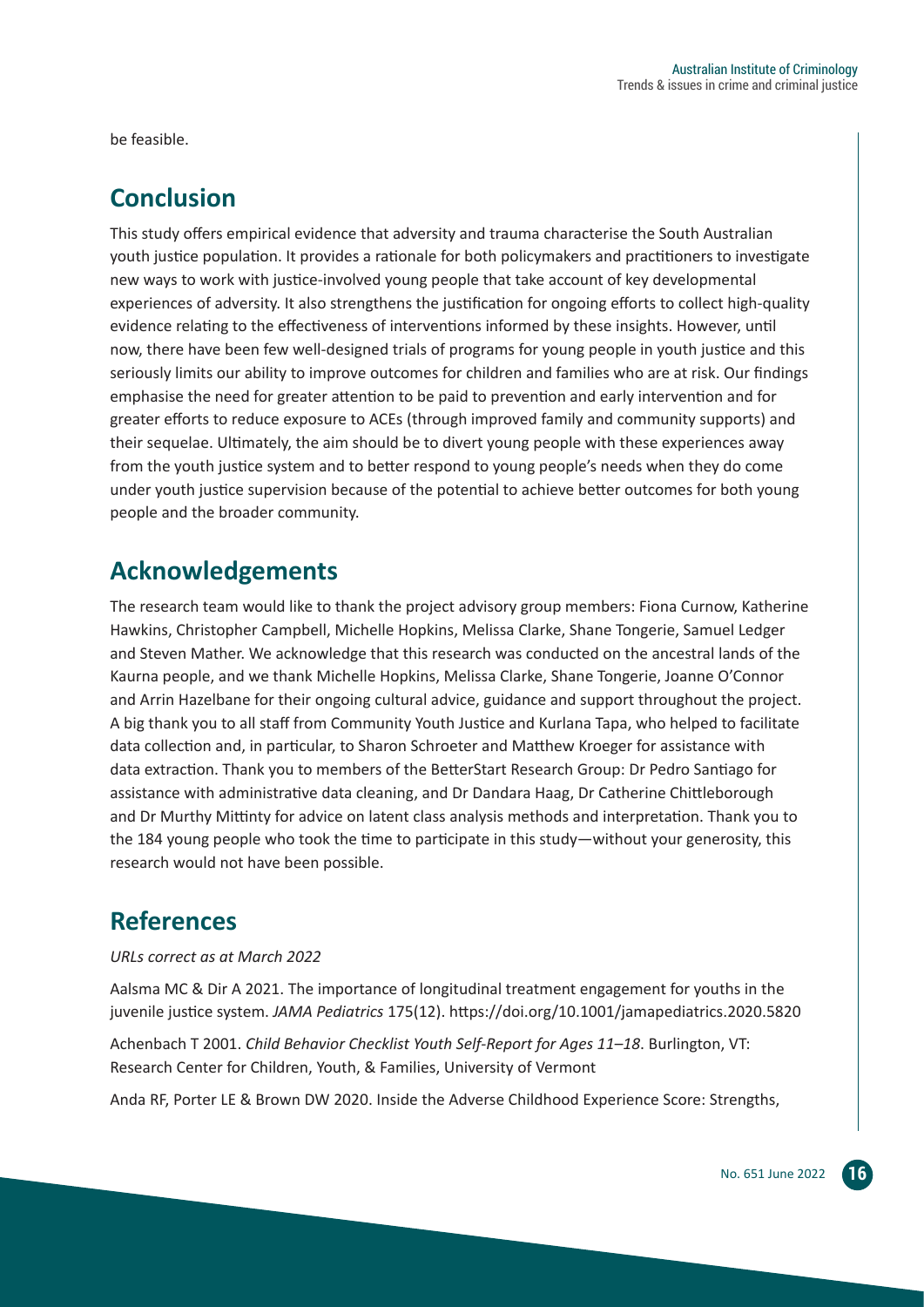limitations, and misapplications. *American Journal of Preventive Medicine* 1*–*3. https://doi. org/10.1016/j.amepre.2020.01.009

Australian Institute of Health and Welfare 2020. *Youth Justice in Australia: 2018–19*. Canberra: AIHW

Baidawi S & Piquero AR 2021. Neurodisability among children at the nexus of the child welfare and youth justice system. *Journal of Youth & Adolescence* 50(4): 803*–*819. https://doi.org/10.1007/ s10964-020-01234-w

Baidawi S & Sheehan S 2019. 'Crossover kids': Offending by child-protection-involved youth. *Trends & issues in crime and criminal justice* no. 582. Canberra: Australian Institute of Criminology. https:// www.aic.gov.au/publications/tandi/tandi582

Baldwin JR et al. 2021. Population vs individual prediction of poor health from results of adverse childhood experiences screening. *JAMA Pediatrics* 175(4): 385*–*393. https://doi.org/10.1001/ jamapediatrics.2020.5602

Bennett DC & Kerig PK 2014. Investigating the construct of trauma-related acquired callousness among delinquent youth: Differences in emotion processing. *Journal of Traumatic Stress* 27(4): 415*–*422. https://doi.org/10.1002/jts.21931

Briere J 1996. *Trauma symptom checklist for children*. Odessa, Florida: Psychological Assessment Resources

Chong MD, Forbes A, Francis AP & Fellows J 2020. Gender differentials in the presentation of symptoms, assessment, diagnosis and treatment of mentally ill prisoners. In M Anand (ed), *Gender and mental health*. Singapore: Springer Nature Singapore: 207*–*221

Commission for Children and Young People 2021. *Our youth, our way: Inquiry into the overrepresentation of Aboriginal children and young people in the Victorian youth justice system*. Melbourne: Commission for Children and Young People

Day A et al. 2008. Symptoms of trauma, perceptions of discrimination, and anger: A comparison between Australian indigenous and nonindigenous prisoners. *Journal of Interpersonal Violence* 23(2): 245*–*258. https://doi.org/10.1177/0886260507309343

Day A & Malvaso C 2021. Researching adverse childhood experiences in the youth justice system: Reflections on methodology from members of a non-Indigenous research team. *International Journal of Offender Therapy & Comparative Criminology.* Advance online publication*.* https://doi. org/10.1177/0306624X211058951

Felitti V et al. 1998. Relationship of childhood abuse and household dysfunction to many of the leading causes of death in adults. *American Journal of Preventive Medicine* 14(4): 245*–*258. https:// doi.org/10.1016/S0749-3797(98)00017-8

Ford JD, Chapman J, Connor DF & Cruise KR 2012. Complex trauma and aggression in secure juvenile justice settings. *Criminal Justice & Behavior* 39(6): 694*–*724. https://doi. org/10.1177/0093854812436957

Fox BH, Perez N, Cass E, Baglivio MT & Epps N 2015. Trauma changes everything: Examining the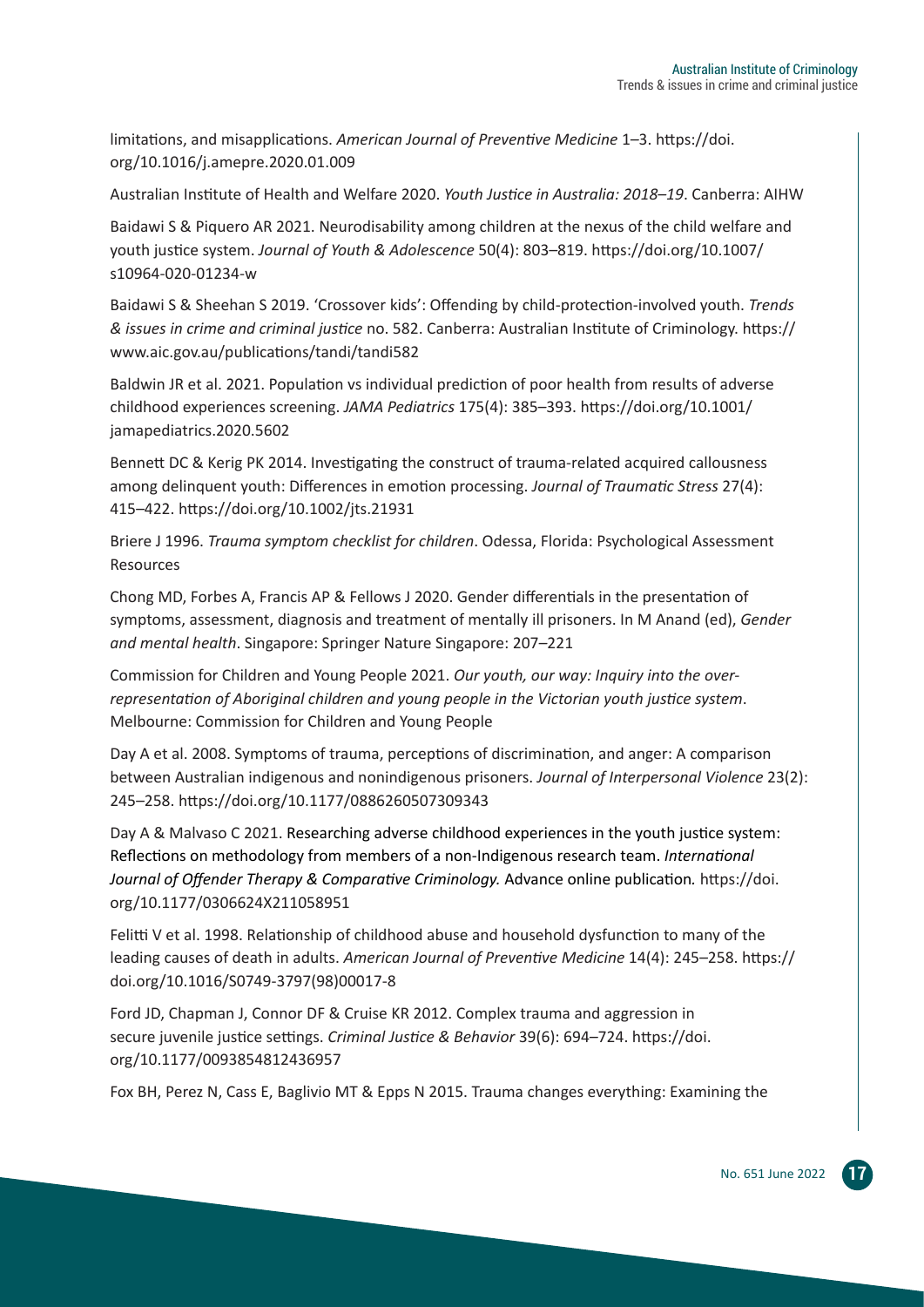relationship between adverse childhood experiences and serious, violent and chronic juvenile offenders. *Child Abuse & Neglect* 46: 163*–*173. https://doi.org/10.1016/j.chiabu.2015.01.011

Greenwald R 2009. *Treating problem behaviors: A trauma-informed approach*. New York: Taylor & Francis

Homel R, Freiberg K & Branch S 2015. CREATE-ing capacity to take developmental crime prevention to scale: A community-based approach within a national framework. *Australian & New Zealand Journal of Criminology* 48(3): 367*–*385. https://doi.org/10.1177/0004865815589826

Kerig PK & Becker SP 2010. From internalizing to externalizing: Theoretical models on the processes linking PTSD to juvenile delinquency. In SJ Egan (ed), *Post-Traumatic Stress Disorder (PTSD): Causes, symptoms and treatment*. Hauppuage, New York: Nova Science Publishers

King D, Delfabbro P & Day A 2013. The children's court of South Australia. In R Sheehan & A Borowski (eds), *Australia's children's courts: Today and tomorrow*, vol 7, Children's Well-Being: Indicators and Research. Dordrecht: Springer: 85*–*101

Koh LL, Day A, Klettke B, Daffern M & Chu CM 2021. Youth violence assessment instruments: Are they sensitive to change and are changes related to recidivism? *Psychology, Crime & Law* 1*–*18. https://doi. org/10.1080/1068316X.2021.1909019

Levenson JS & Willis GM 2018. Implementing trauma-informed care in correctional treatment and supervision. *Journal of Aggression, Maltreatment & Trauma* 28(4): 481*–*501. https://doi.org/10.1080/ 10926771.2018.1531959

Malvaso CG et al. 2021. Associations between adverse childhood experiences and trauma among young people who offend: A systematic literature review. *Trauma, Violence, & Abuse*. Advance online publication. https://doi.org/10.1177/15248380211013132

Moberg DP 2005. Screening for alcohol and other drug problems using the Adolescent Alcohol and Drug Involvement Scale (AADIS)

Modrowski C & Kerig PK 2017. Investigating factors associated with PTSD dissociative subtype membership in a sample of traumatized justice-involved youth. *Journal of Child & Adolescent Trauma*  10(4): 343*–*351. https://doi.org/10.1007/s40653-017-0153-0

Mozley MM, Lin B & Kerig PK 2018. Posttraumatic overmodulation, callous–unemotional traits, and offending among justice-involved youth. *Journal of Aggression, Maltreatment & Trauma* 27(7): 744*–*758. https://doi.org/10.1080/10926771.2017.1420724

Novaco RW 2013. Reducing anger-related offending: What works. In LA Craig, L Dixon & T Gannon (eds), *What works in offender rehabilitation: An evidence-based approach to assessment and treatment*. Hoboken, New Jersey: John Wiley & Sons. https://doi.org/10.1002/9781118320655.ch12

Youth Justice Assessment and Intervention Services 2020. *Disability Screening Assessment Project Report: Identification of population needs at the Adelaide Youth Training Centre (Kurlana Tapa)*. Adelaide: Department of Human Services